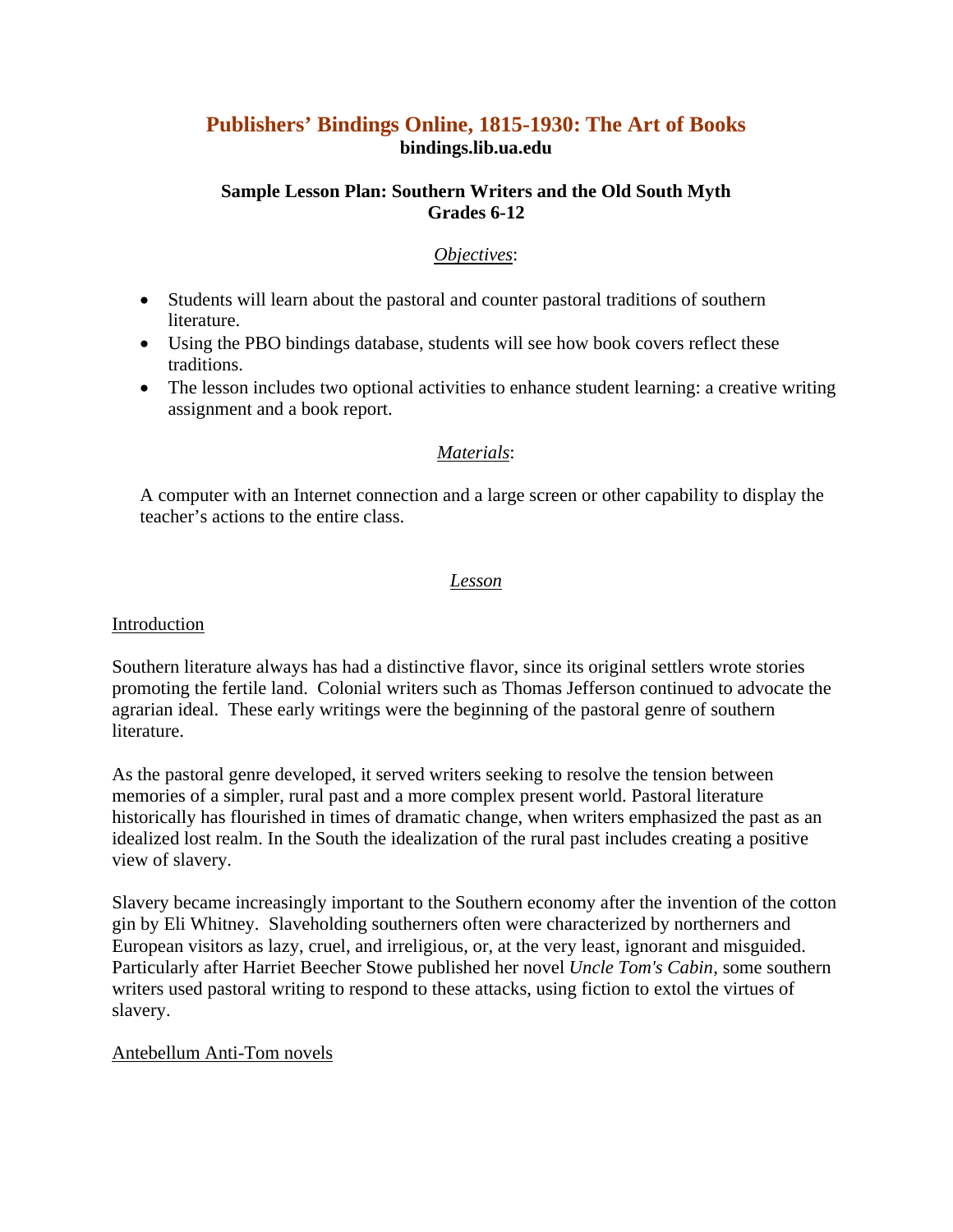[Teacher's Note: Go to http://bindings.lib.ua.edu/sitesearch.html, select the "Search by Keyword" link, and type "pba00446" in the top search box. Click on "search." Click on the thumbnail, and enlarge the image by clicking on the largest of three boxes under it.]

Also known as anti-Tom literature, because of its contradiction to Stowe's work, the plantation novel became an enduring genre in Southern literature, characterized by a gentle, fatherly master and his pure and charitable wife presiding over child-like blacks in the plantation "family."

One of the most famous works in this genre was John Pendleton Kennedy's *Swallow Barn; or, A Sojourn in the Old Dominion*, first published in 1831. Kennedy, who was from Baltimore, Maryland, decided to publish a revised edition in 1851, the year that *Uncle Tom's Cabin* first was published as a series of stories in a magazine. He said he wanted to counteract the abolition movement that was gaining momentum in the North. The narrator of *Swallow Barn* is a city dweller describing his visit to an idyllic plantation on the James River in Virginia, which many pastoral writers considered to be the center of plantation life. Kennedy's descriptions bathe the plantation in a nostalgic glow and proclaims that Negroes could never be happier than they were as slaves at Swallow Barn. Illustrations in *Swallow Barn*'s 1851 edition, including the goldstamped leather cover seen here, portray the happy plantation life.

[Click on "Search" at the top of the page, and type "pba01296" in the top search box. Click on "search." Click on the thumbnail, and enlarge the image by clicking on the largest of three boxes under it.]

Another popular anti-Tom novel was *The Sword and the Distaff* by the South Carolinian William Gilmore Simms, which came out only a few months after Stowe's novel and contains a number of sections and discussions that clearly debate Stowe's book and view of slavery. The novel focuses on the Revolutionary War and its aftermath through the lives of Captain Porgy and one of his slaves. Simms novel was popular enough that it was reprinted in 1854 under the title *Woodcraft*. This is the cover from the 1852 edition.

[Click on "Search" at the top of the page, and type "pba01296" in the top search box. Click on "search." Click on the thumbnail, and enlarge the image by clicking on the largest of three boxes under it.]

Caroline Lee Hentz was another anti-Tom writer, and one of few pastoral authors that were women. Although born in Massachusetts, she lived for many years in Alabama and became an adopted southerner. She is best known for *The Planter's Northern Bride*, published two years after *Uncle Tom's Cabin*. It offers a defense of slavery as seen through the eyes of a northern woman who marries a southern slave owner, and tries to demonstrate that that black people lacked the ability to function without oversight by whites. Her novel also focused on the fear of a slave rebellion, especially if abolitionists didn't stop stirring up trouble. This is the cover from another of Hentz's novels, *Eoline; or, Magnolia Vale* (which also was published in 1854). This novel was so popular a city in Alabama was named after it.

#### Post-Civil War Plantation Tradition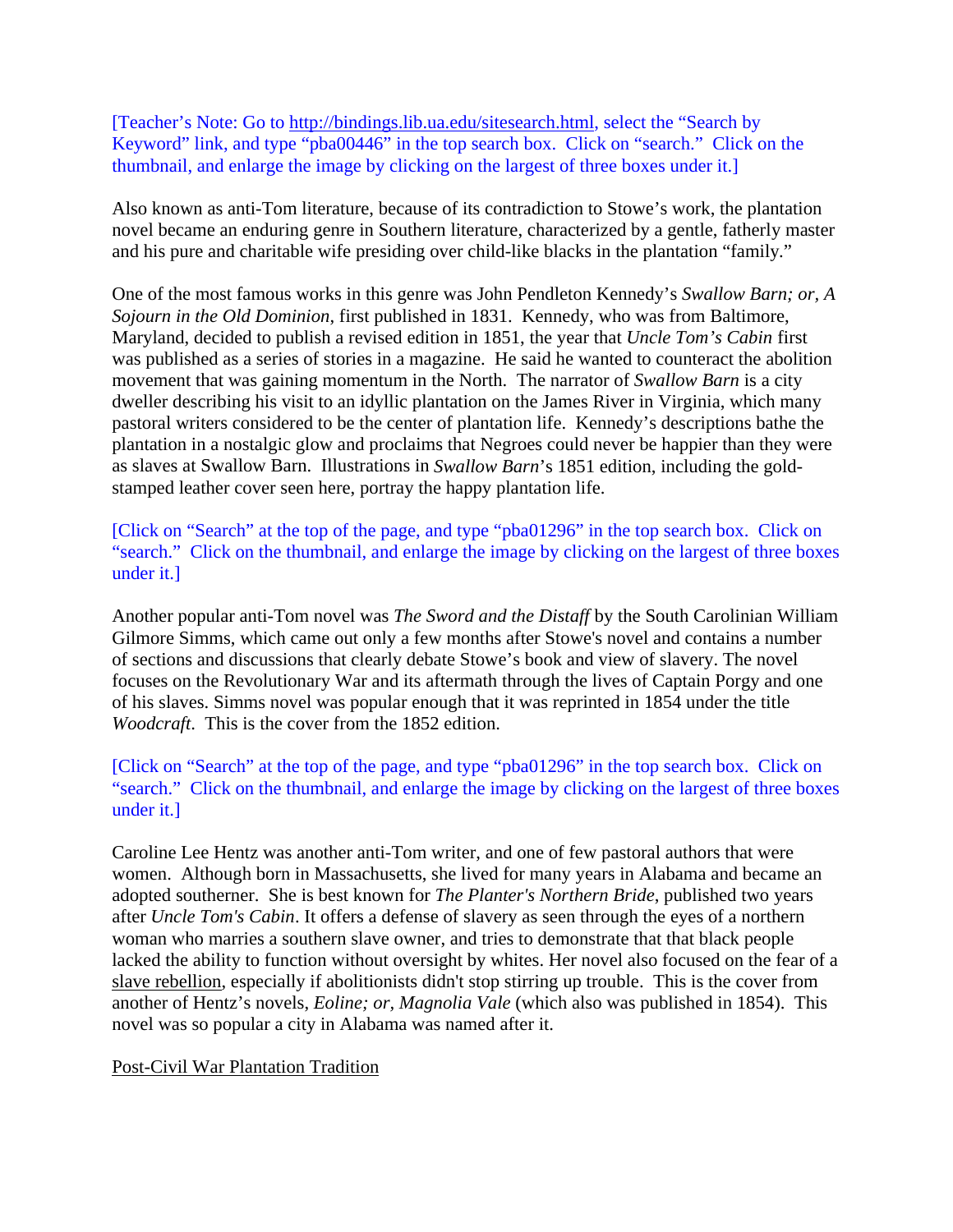Slavery ended after the Civil War, but the pastoral novel did not. It simply shifted purpose. Rather than trying to justify slavery, the plantation novels of the late nineteenth century served to help upper class southern readers heal from the loss of the war and endure what they considered to be the horrors of Reconstruction.

The term "plantation tradition" applies to works that look back nostalgically to the times before the "Lost Cause" of the Southern Confederacy was lost, as a time when an idealized, wellordered agrarian world. These writers take the "ruined plantation," now overgrown and destroyed by the mercantile north, and reconstruct it as an idyllic spot for masters and slaves alike–contrasting the golden age of the past with a present of loss and desolation. The nostalgiac looking back on the good old days is the main difference between the post-war pastoral tales and the antebellum stories, which described an idealized agrarian present.

Plantation works are similar to the anti-Tom pastoral tales in that they portray a plantation "family" with mutually devoted white and black members and a white master as the head of this patriarchal system. Stories of this tradition frequently portray African Americans as happier and better off under slavery than when they became free. The tale is often told by an ex-slave who reminisces fondly about the bravery, kindness, and aristocracy of his owners and fondly recalls the rituals of life before the war.

[Click on "Search" at the top of the page, and type "pba00508" in the top search box. Click on "search." Click on the thumbnail, and enlarge the image by clicking on the largest of three boxes under it.]

Many literary scholars credit Thomas Nelson Page with inventing the "plantation tradition," with its romanticized view of slavery. Page was born on a slave-holding Virginia plantation and was eleven years old when the Civil War ended. He believed elite whites were superior to others, and found the changing social order after the war to be painful. His stories contrasted the mythical Old South with the difficulties of Reconstruction, often through the dialect of a black narrator. In his most popular story, "Marse Chan," an ex-slave narrator tells the tale of a young man who died for the southern cause, placing duty and honor above all personal gain. The story demonstrates the heroism of former Confederates as well as the loyalty of slaves to their masters, even after Emancipation. The story first appeared in *The Century* magazine and later was published in this book, *In Ole Virginia; or, Marse Chan and Other Stories.* The floral cover art carries out the theme of agriculture's superiority over industrialization.

[Click on "Search" at the top of the page, and type "pba00401" in the top search box. Click on "search." Click on the thumbnail, and enlarge the image by clicking on the largest of three boxes under it.]

Georgian Joel Chandler Harris also made ample use of dialect in his work, particularly his Uncle Remus stories. In his stories, an elderly African American narrator tells his tales to a young white boy, recalling the plantation tradition. Harris's work are slightly different from that of other plantation writers because some of the stories Uncle Remus tells are based on original folk tales of the African slaves. However, the portraits they gave still were highly romanticized, interpreting the African American in a manner that was neither objective nor realistic. The cover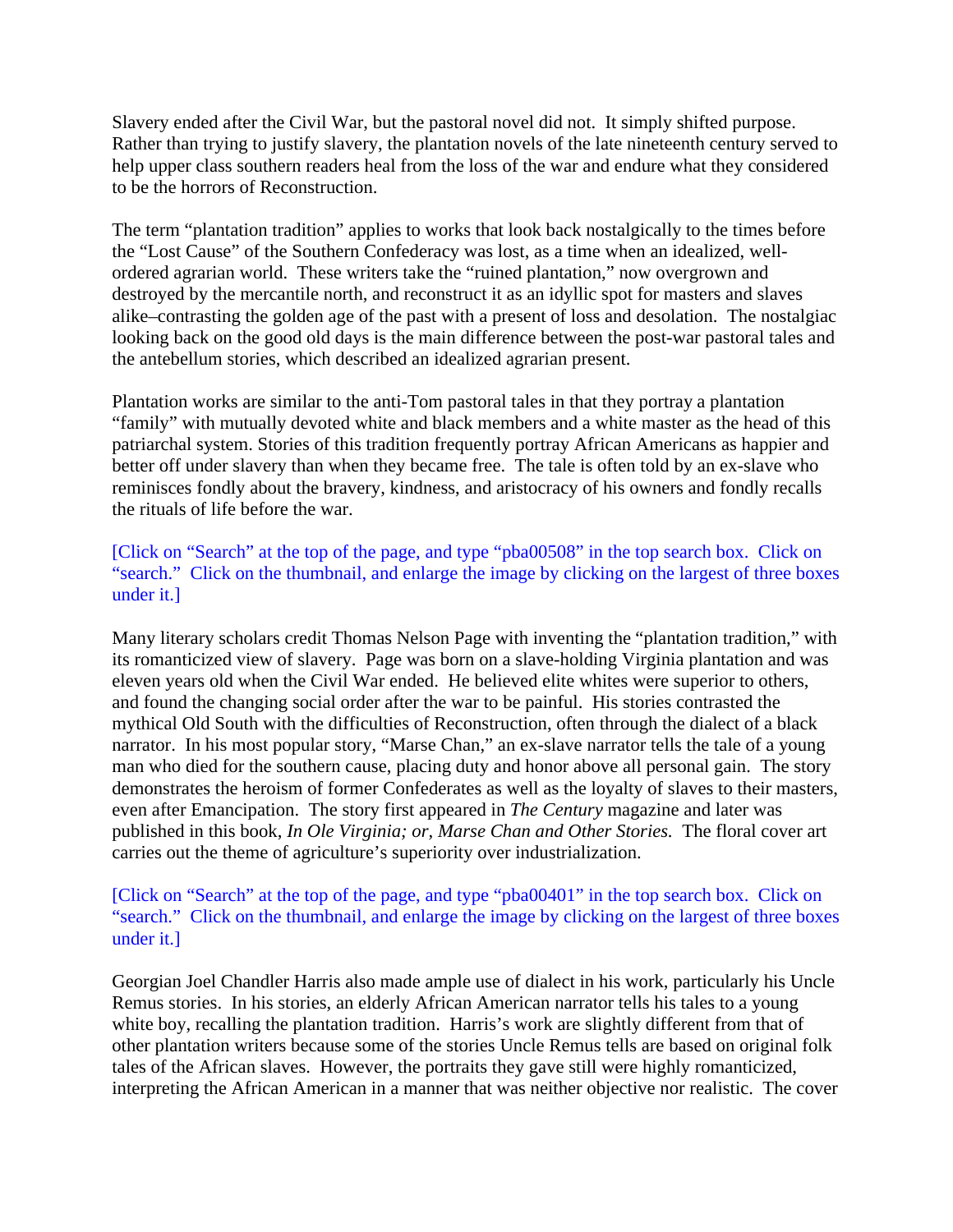of this book, *Nights with Uncle Remus: Myths and Legends of the Old Plantation*, has an illustration of one of Remus's folk tales, with an inset depicting a stereotypical nineteenthcentury black man.

[Click on "Search" at the top of the page, and type "pba01482" in the top search box. Click on "search." Click on the thumbnail, and enlarge the image by clicking on the largest of three boxes under it.]

Although other plantation writers were unsympathetic to the reality of black slaves, they were not necessarily racist. That was not true of North Carolinian Thomas Dixon, who attempted to excuse the anti-black terrorism of the Ku Klux Klan in the South. In his famous trilogy–*The Leopard's Spots* (which is pictured here), *The Clansman*, and *The Traitor*–Dixon presents racial conflict as an epic struggle, with the future of civilization at stake. He argued that blacks must be denied political equality because that leads to social equality and miscegenation, thus to the destruction of both family and civilized society. *The Clansman* later became the basis for D. W. Griffith's famous pro-Klan film *The Birth of a Nation*.

#### Counter-Pastoral Literature

Not all southerners advocated slavery, nor did they all mourn the plantation days before the Civil War and shun industrial progress. Most of the pastoral writers were upper-class white men who believed their race, gender, and caste to be superior to all others. The rest of southern society– including African Americans, women, and white men from the lower classes–welcomed the societal changes that the Civil War brought. Their literature, often considered to be counterpastoral, supported industrialization and the advancement of people other than the elite white man. They openly opposed the mythical, idealized view of the South that pastoral writers presented.

# [Click on "Search" at the top of the page, and type "pba01514" in the top search box. Click on "search." Click on the thumbnail, then click on the "spine" image. Enlarge the image by clicking on the largest of three boxes under it.]

These southern literatures are not conceived as "acts of memory" involved in "recovering" the Past. Instead such works emphasize locating and questioning realities in the present, starting with the question of whose stories are actually being lived in multi-dimensional the South. For Ellen Glasgow, the prominent characters usually were women and lower class men. Most of Glasgow's stories explored the changing social order in rural Virginia, advocating the advancement of the middle class. She also dealt with feminist issues, including the independence of women. One of her most popular novels, *Barren Ground* details thirty years in the life of a farm girl who fights for her own independence amidst the early twentieth-century debate between farming as a business built on technological change and farming as a traditional way of life. The illustration on the spine of the book depicts the plantation as a desolate place.

[Click on "Search" at the top of the page, and type "pba00312" in the top search box. Click on "search." Click on the thumbnail, and enlarge the image by clicking on the largest of three boxes under it.]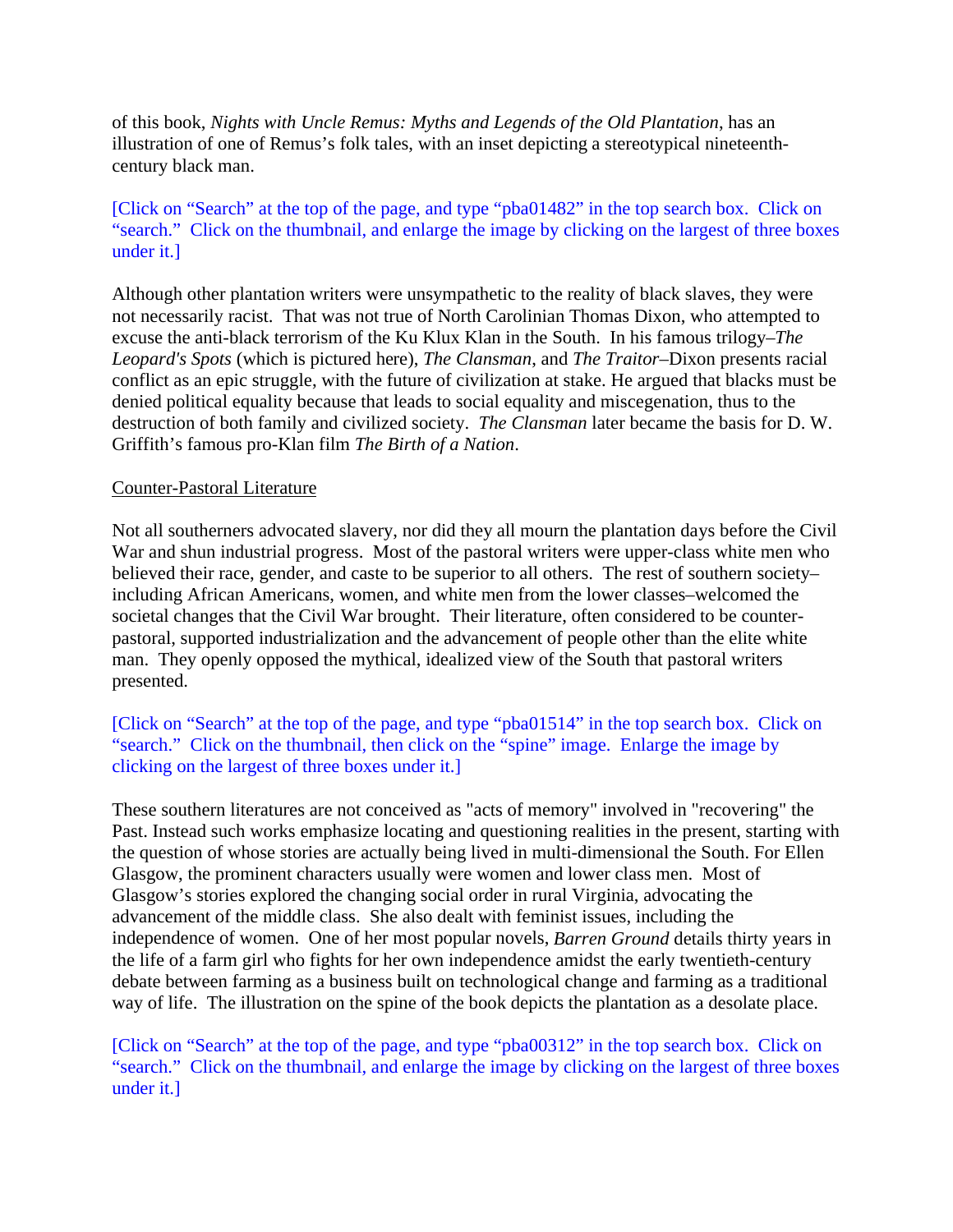Several of the counter-pastoral writers were African Americans such as Charles W. Chesnutt, who dismissed the Old South nostalgia by pointing out the racism and exploitation of blacks. Although born in Ohio, Chesnutt lived for many years in North Carolina. His most popular stories about the South appeared in *The Conjure Woman* (1899), in which the black former slave narrator Uncle Julius critiques the white racist and class assumptions of the outside frame narrator, John. Although his stories are set before the Civil War, Chesnutt looks at the slavery era not to idealize the past but to offer analogies between the brutal governance of slaveholders and the racist political assumptions and policies of the Reconstruction era. Another collection of stories, *The Wife of His Youth* (shown here), also represents Chestnutt's serious effort to correct the distortions of Reconstruction fiction and offset the plantation school of Page and Cable. His stories were controversial and rejected by white southerners who protested that Chesnutt was vilifying the South.

# [Click on "Search" at the top of the page, and type "pba00293" in the top search box. Click on "search." Click on the thumbnail, and enlarge the image by clicking on the largest of three boxes under it.]

George Washington Cable attacked racial prejudice through mulatto characters negotiating the complex color lines of his native New Orleans. Cable hated slavery and was angered by the power it gave the white man over the lives of African Americans. His novel *The Grandissimes: A Story of Creole Life* provides a sympathetic treatment of mixed bloods in old Louisiana. Unlike the advocates of racialism and the plantation tradition, Cable faced the facts of race and caste in the southern setting which he described. This cover of *Grandissimes* depicts the South as a primal place, unspoiled by either agriculture or industry.

# [Click on "Search" at the top of the page, and type "pba02261" in the top search box. Click on "search." Click on the thumbnail, and enlarge the image by clicking on the largest of three boxes under it.]

Another strain of counter-pastoral writing used irony to expose the self-serving motives of the master class. The humorists debunked notions of class privilege upon which much southern pastoral had been constructed. Their tales satirize many elements of antebellum plantation fiction through tricksters who hold up an ironic, inverted mirror to slave-holding society and its hypocrisies. At their most violent or absurd, the tales of this genre offer versions of anarchy that seem especially to target preoccupations with social class. The poor white challenges any class claim to superiority. The humorists displaced the traditional gentleman, supplanting him with rugged anti-heroes.

This rowdy genre gave Mark Twain some of his most useful models for contesting the emerging white racist power structure of Post-Reconstruction. Twain's *Adventures of Huckleberry Finn* is perhaps the most compelling counter-pastoral work. Twain's backward glance is taken through the eyes of a child who exists uneasily on the margins of a supposedly idyllic village. His ambivalence is traced satirically in his relations on the one hand with Jim, a slave, and on the other with several varieties of white communities. Ten years later, Twain published *Pudd'nhead Wilson*, which confronts the absurd final consequences of white southern racist order.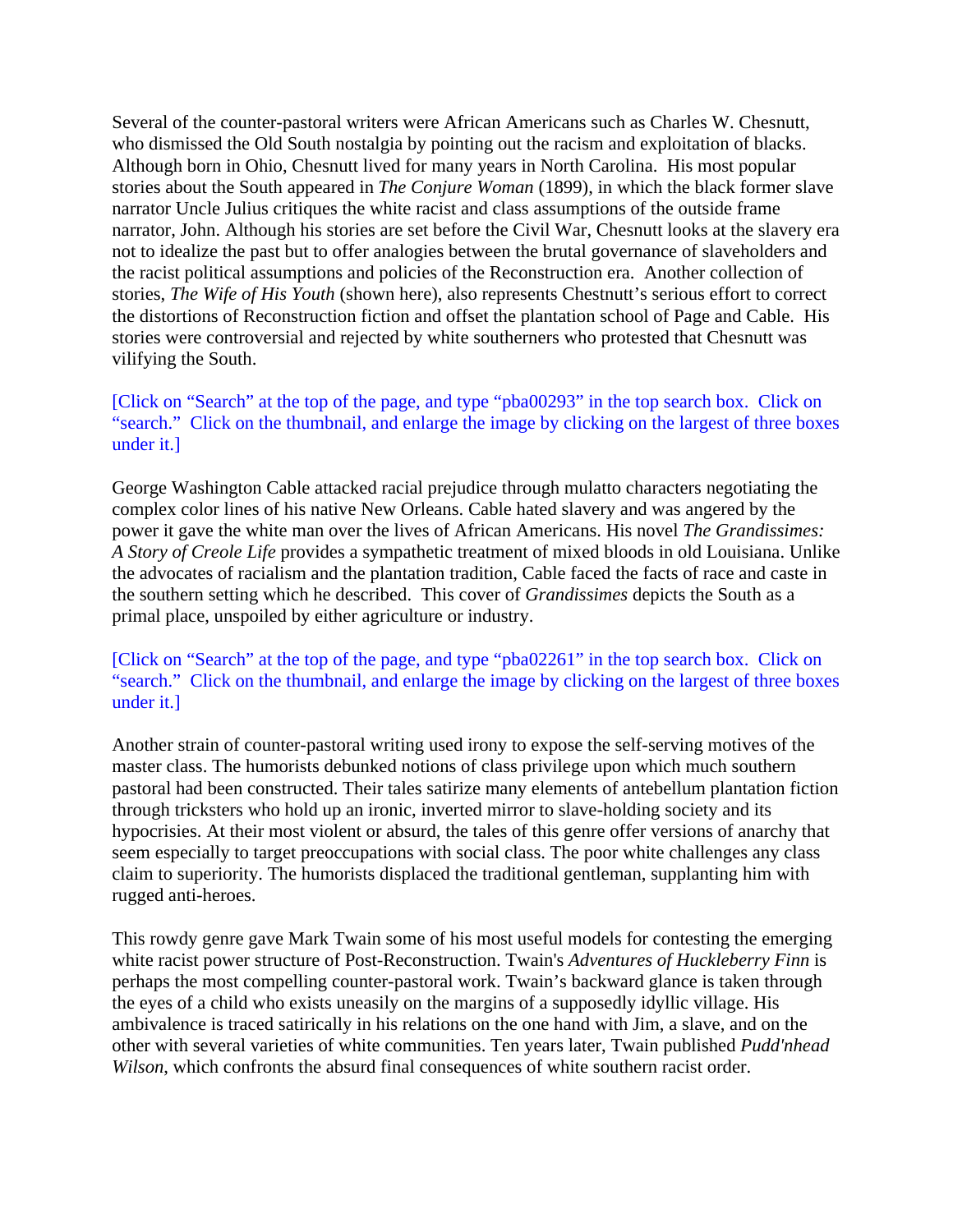[Click on "Search" at the top of the page, and type "pba01258" in the top search box. Click on "search." Click on the thumbnail, and enlarge the image by clicking on the largest of three boxes under it.]

Another example of southern humor is Johnson Jones Hooper's *Some Adventures of Captain Simon Suggs*. The protagonist is a con man in a frontier community, where transplanted Virginians trying to lord over others are routinely victimized by sharper drifters with no pedigrees. The rugged, primal nature of backwoods Alabama–Hooper's home and the setting of his stories–opposes the idealized plantation picture of the South that the pastoral writers presented.

### **Conclusion**

To the elite white man, the South was an idyllic place with sprawling, stately plantations, patriarchal gentlemen, lovely ladies, and happy, devoted slaves. Pastoral writers of the early nineteenth century used these images to combat the abolitionist movement, portraying slaveholding as a positive institution. After the Civil War, writers of the plantation tradition offered a romantic view of the Old South to combat the loss southern aristocrats faced during Reconstruction. These stories advanced the view that upper class white men were superior to all others, giving a chauvinistic and racist picture of southern life.

Women, African Americans, and lower-class white men countered the pastoral movement with literature that provided a realistic picture of the Old South and its changing social order after the Civil War. These stories–whether dramatic, humorous, or rooted in folklore–exposed the South as a heterogeneous place where anyone could achieve success and power.

Taken together, the pastoral and counter-pastoral genres of southern literature offer an interesting picture of how different social groups can view the same time and place in very different ways.

# *Optional Activities*

# *Creative Writing Assignment*

Although pastoral and counter-pastoral stories were fictional, they usually were based on the experiences of the authors.

For this activity, students will write a short story based on an interesting personal experience. The stories may be completely factual or embellished.

All students, or those who volunteer, should have an opportunity to read their stories in front of the class.

# *Book Report*

Students will select a book from the list of pastoral and counter-pastoral fiction.